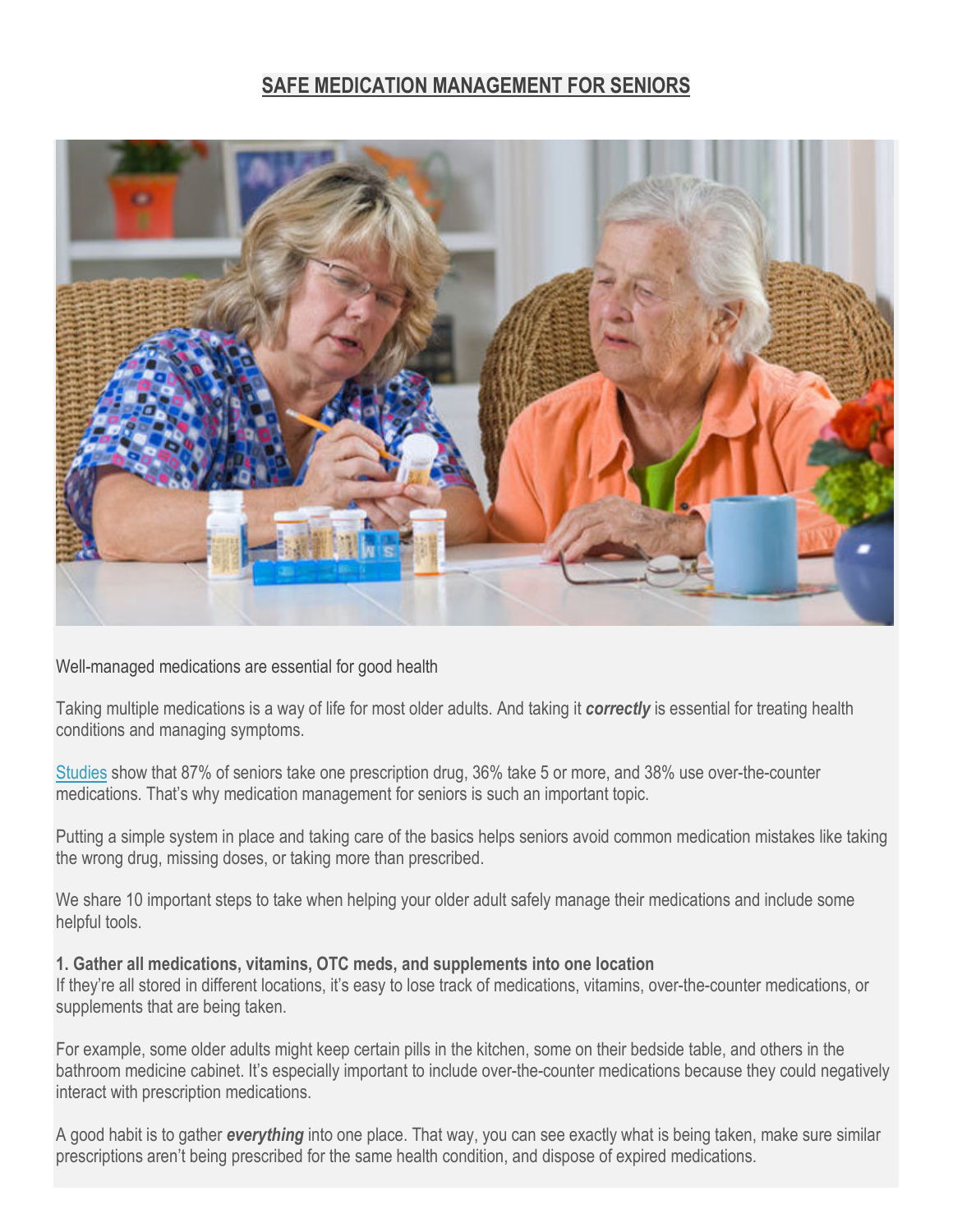To stay organized and increase medication safety, keep all the pill bottles and packages in a clear plastic storage bin [\(like](http://amzn.to/2wwrAhm)  [this\)](http://amzn.to/2wwrAhm). You'll be able to store them more securely and make sure everything stays together. Even better, store medications they're currently taking in one bin and use a separate bin for the [backup supply](http://dailycaring.com/why-seniors-need-extra-medicine-for-emergencies/) or meds that are only occasionally used.

## **2. Make sure medication is stored properly**

In general, medication should be kept in a cool and dry place. That means the bathroom cabinet *isn't* a good place to keep meds – moisture and heat can affect drugs. Medications should also be kept safely away from children or pets.

*Important:* For medication that requires specific storage, like refrigeration, follow the doctor or pharmacist's instructions.

# **3. Create and maintain an up-to-date medication list.**

To prevent negative drug interactions, It's essential to know exactly what medications your older adult is taking. That's why it's so important to always have an up-to-date list of their medications, vitamins, supplements, and over-the-counter medications.

Be sure to record:

- Names of each prescription medication, over-the-counter medication, vitamins, and supplements
- How often each item is taken
- What dosage of each item is used
- The healthcare provider who prescribed each prescription medication
- The purpose of each item and/or symptoms it's supposed to treat
- Whether each item is for short-term or long-term use

## **4. Pre-sort medications for the week**

Staying organized is essential to good medication management for seniors. Using a pill organizer allows you to help your older adult pre-sort their medications for the week.

The best type of pill organizer for your older adult is one with enough compartments for every dose they'll need throughout the day. For example, [this one](http://amzn.to/2iRGjrC) has 28 total compartments – 4 doses each day for 7 days.

If any pills need to be split, it may be best to do this ahead of time and include those halves in the pill organizer compartments. That way, your older adult won't need to fumble with a pill cutter or remember to split pills before taking them.

# **5. Double check for negative drug interactions**

Many older adults are taking multiple medications, vitamins, over-the-counter medications, or supplements. That's why it's important to double-check to make sure none of them cause serious negative interactions.

To make sure there aren't any interactions that the doctor or pharmacist could have missed, use an [online drug interaction](http://dailycaring.com/check-medications-for-dangerous-drug-interactions/)  [checker.](http://dailycaring.com/check-medications-for-dangerous-drug-interactions/)

## **6. Make sure medication instructions are clear**

With medications, it's important to follow the doctor's instructions. That minimizes the risk of negative drug interactions, side effects, and the drug losing effectiveness.